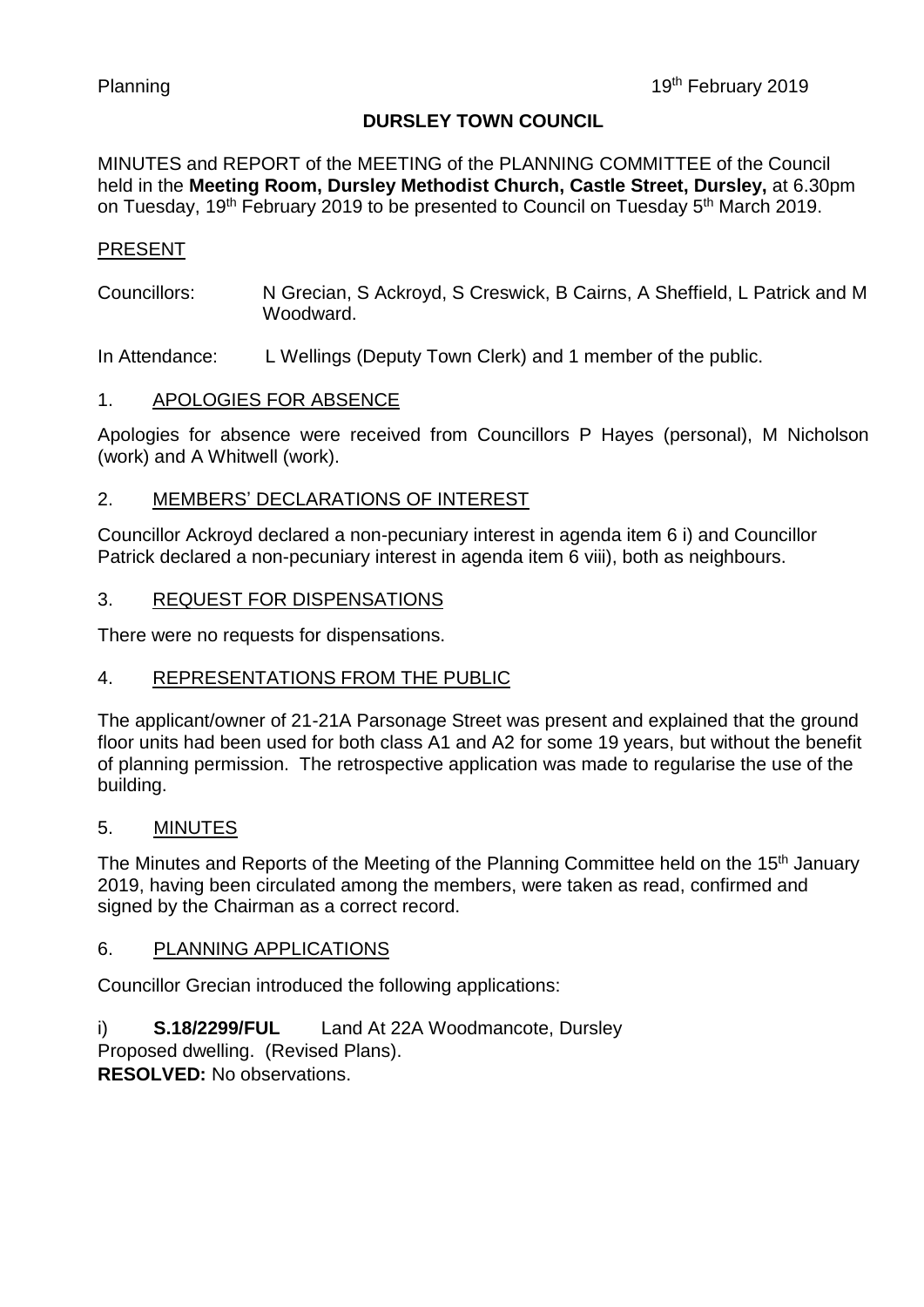# ii) **S.19/0102/TCA** 14 Parsonage Street, Dursley, GL11 4EA

The two trees (conifer Lawsons) are located along side drive and to the rear of neighbouring houses. The trees are on a small banked area beside drive and are regarded by the customer to be too large for the location and they are worried from a safety point of view. We are requesting a full removal of the two in question. We are also requesting permission to pollard two horse chestnuts at the rear of the garden at The Hollies due to large limbs breaking off and damaging the neighbouring property. We plan to pollard so as to keep the tree but also keep them under control.

**RESOLVED:** No observations.

# iii) **S.18/2746/HHOLD** 17 Hardings Drive, Dursley, GL11 4LP

Erection of 2 storey extension to rear of dwelling and existing conservatory to be removed. **RESOLVED:** Do not object or support but wish take make the following comment: The flat roof design is out of keeping with the pitched roof and tiled extensions in the surrounding area.

iv) **S.19/0090/FUL** Sheephouse Farm, Uley Road, Dursley, GL11 5AD Full planning application for the replacement of an existing storage building with a new building on rural business centre to be used in conjunction with existing veterinary physiotherapy clinic (sui generis).

**RESOLVED**: Support, in the interest of the local economy.

v) **S.18/1348/DISCON** Land At Littlecombe, Lister Road, Dursley Discharge of conditions 11 - Open space management, 27 - Traffic mitigation Everlands/Hopton Lane and 35 - Parking public places from planning permission S.15/0476/OUT.

**RESOLVED:** The Council recognises comments raised by Cam Parish Council and the Cam, Dursley & Uley Greenway Project and has no further observations.

vi) **S.19/0114/FUL** 21 - 21A Parsonage Street, Dursley, GL11 4BW Retrospective change of use from Class B1 (office) to mixed use Class A1 and A2. **RESOLVED:** Support.

vii) **S.19/0157/HHOLD** 15 Uley Road, Dursley, GL11 4NH. Two storey side extension and single rear extension with deck to rear. **RESOLVED:** No observations.

viii) **S.19/0184/HHOLD** 32 Oak Drive, Dursley, GL11 4DX Replace left garage door with window and construct two-storey extension to rear. **RESOLVED:** No observations.

ix) **S.19/0243/TCA** 74 Parsonage Street, Dursley, GL11 4A

T4 Fell row of conifers to ground level to allow more light into the smaller yew trees growing at either end. T3 Reduce back overhanging limbs from Hazel which overhang the footpath. T2 Reduce the top out of the holly by 2m to gain a formative shape in the future. T1 2.5 meter crown reduction all over and deadwood.

**RESOLVED:** No observations.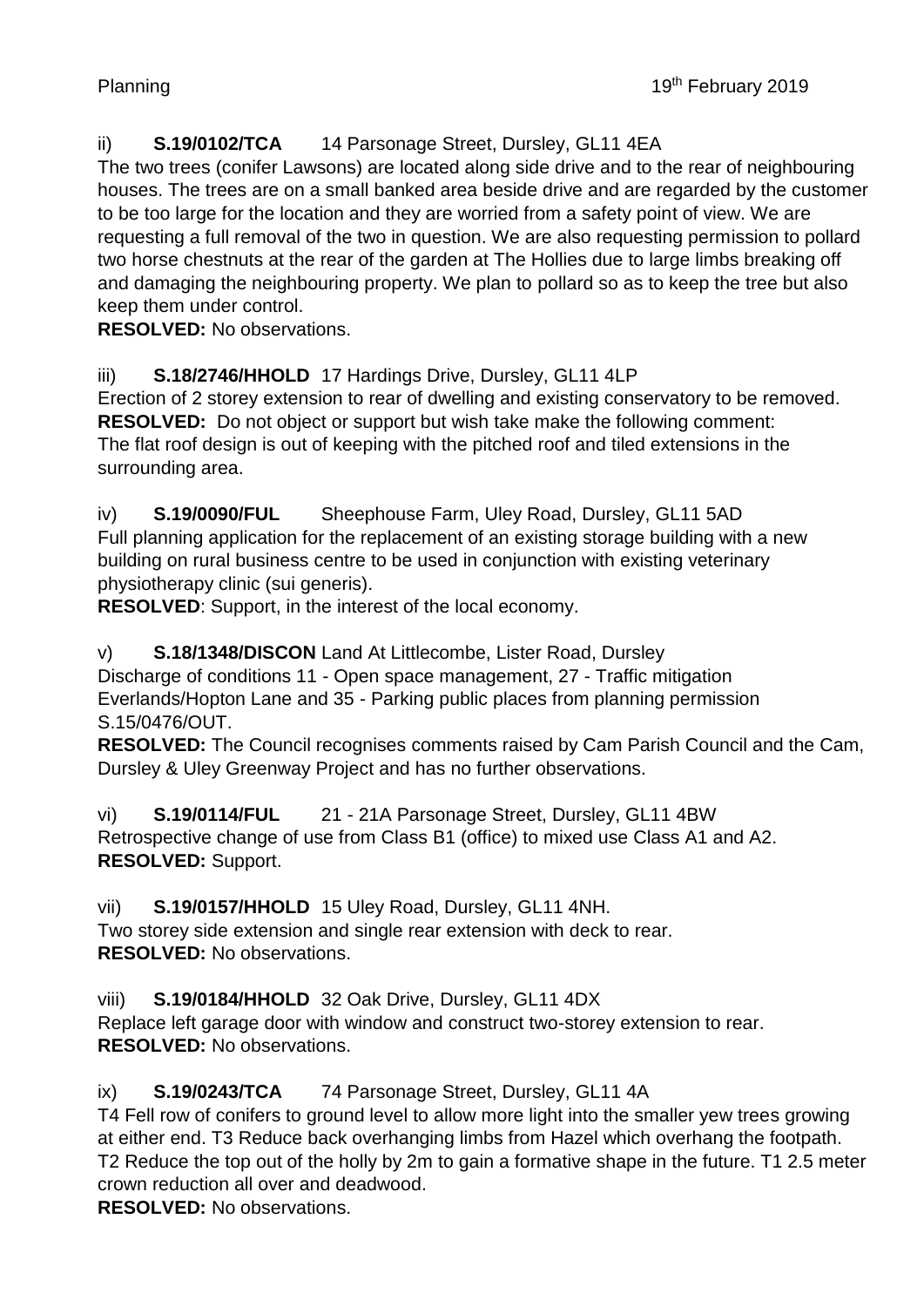# 7. CONSIDERATION OF LICENSING APPLICATIONS:

There were no licensing applications to consider at the time the agenda was issued.

### 8. PLANNING MATTERS IN GENERAL

## i) **Notifications (incl. Discharge of conditions/certificates/permitted development):**

There were no notifications at the time of the agenda.

## ii) **Notification of Planning Permissions:**

**S.18/2779/DISCON** Stanthill House, Uley Road, Dursley, GL11 4PF Discharge of condition 4 (Joinery) of S.18/1733/LBC

**S.18/2589/DISCON** Land At 21 Woodland Avenue, Dursley Discharge of Condition 4 (Levels) of S.17/2722/FUL.

**S.18/2468/VAR** Site For Erection Of Livestock Shelter, Ganzell Lane,

Woodmancote, Dursley

Variation of condition 4 from permission S.17/1010/FUL (burning of waste).

**S.18/2532/HHOLD** 12 Budding Way, Dursley, GL11 5BE Retrospective application for change of fencing and addition of trellis on top of fence at rear of property.

**S.18/2445/DISCON** Courtyard At 38 Long Street, Dursley Discharge of condition 4 (materials) of S.18/1536/FUL.

**S.18/1966/DISCON** Reliance Works, Long Street, Dursley, GL11 4LS Discharge of condition 3 (external lighting) of S.17/1357/FUL.

# iii) **Notification of Refused Planning Applications:**

**S.18/2573/HHOLD** 2 Lawrence Grove, Dursley, GL11 4EY Construction of timber framed, timber weather board clad garage to house small classic car

# iv) **Notification of Resubmitted Planning Application Response:**

# **S.18/2770/FUL** Plot 3 Land At Hunger Hill, Dursley

Erection of dwelling. Replacement of existing consent S.16/0027/FUL.

It was noted that the Town Clerk had resubmitted the Council's response for S.16/0027/FUL, as the plans were the same. The original reference to Knotweed was excluded in the response due to treatment works and the associated guarantee supplied since S.16/0027/FUL.